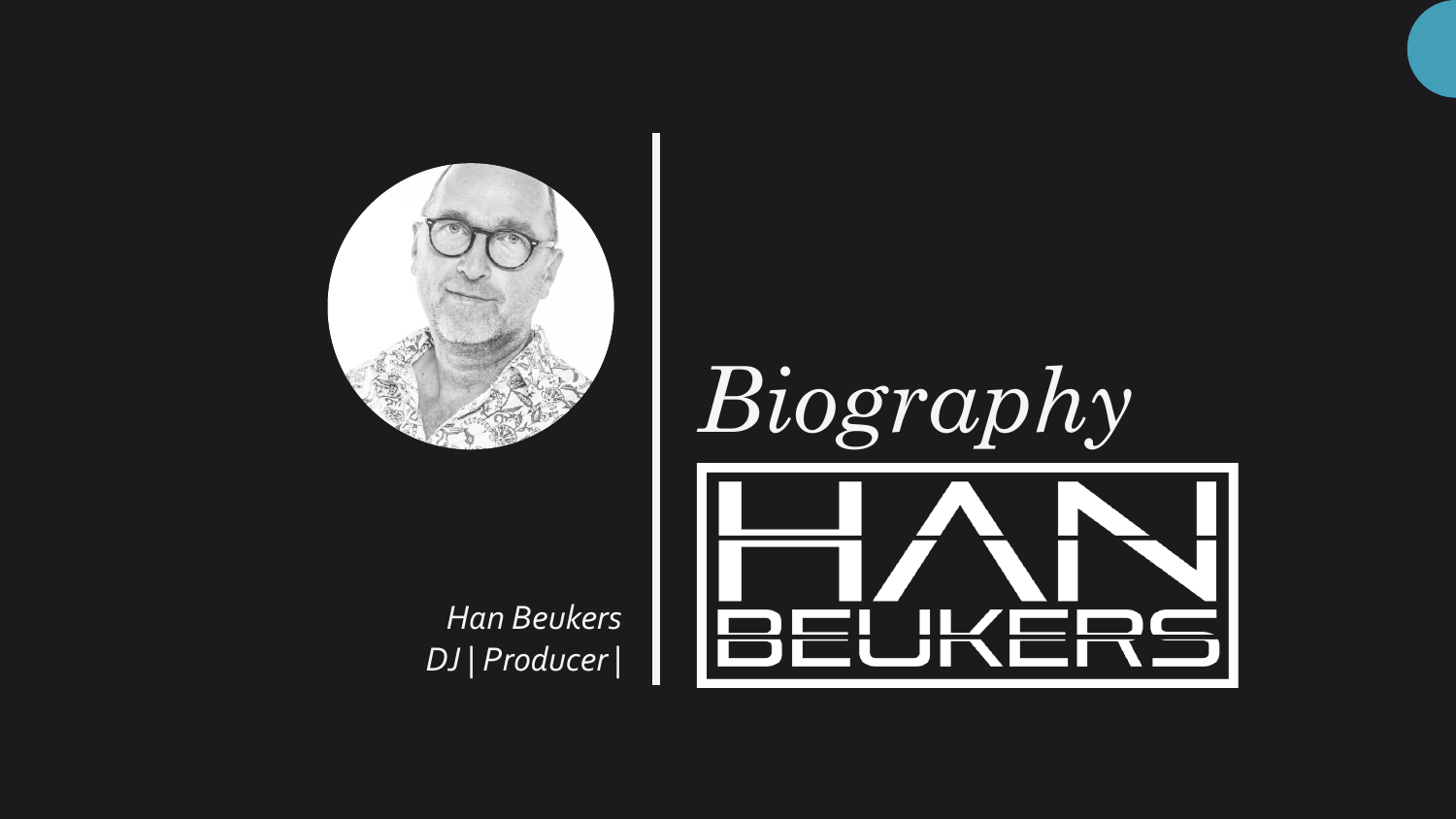### *The Dream*

The dream of becoming a dj began at an early age for Rotterdam born Han Beukers (1966). As a youngster he listened to the soul show and mixes of Ben Liebrand on the radio. In the eighties he spent many hours listening and buying the latest new import records at Hotsound in Rotterdam where he also witnessed the birth of the house and later the trance music. During that time he regularly played at school parties under the artist name of "Studio1999". His sales and marketing career in Telecom & ICT brought him a different path during that time





My Hero Selecting tracks at Hotsound store



Music that influenced me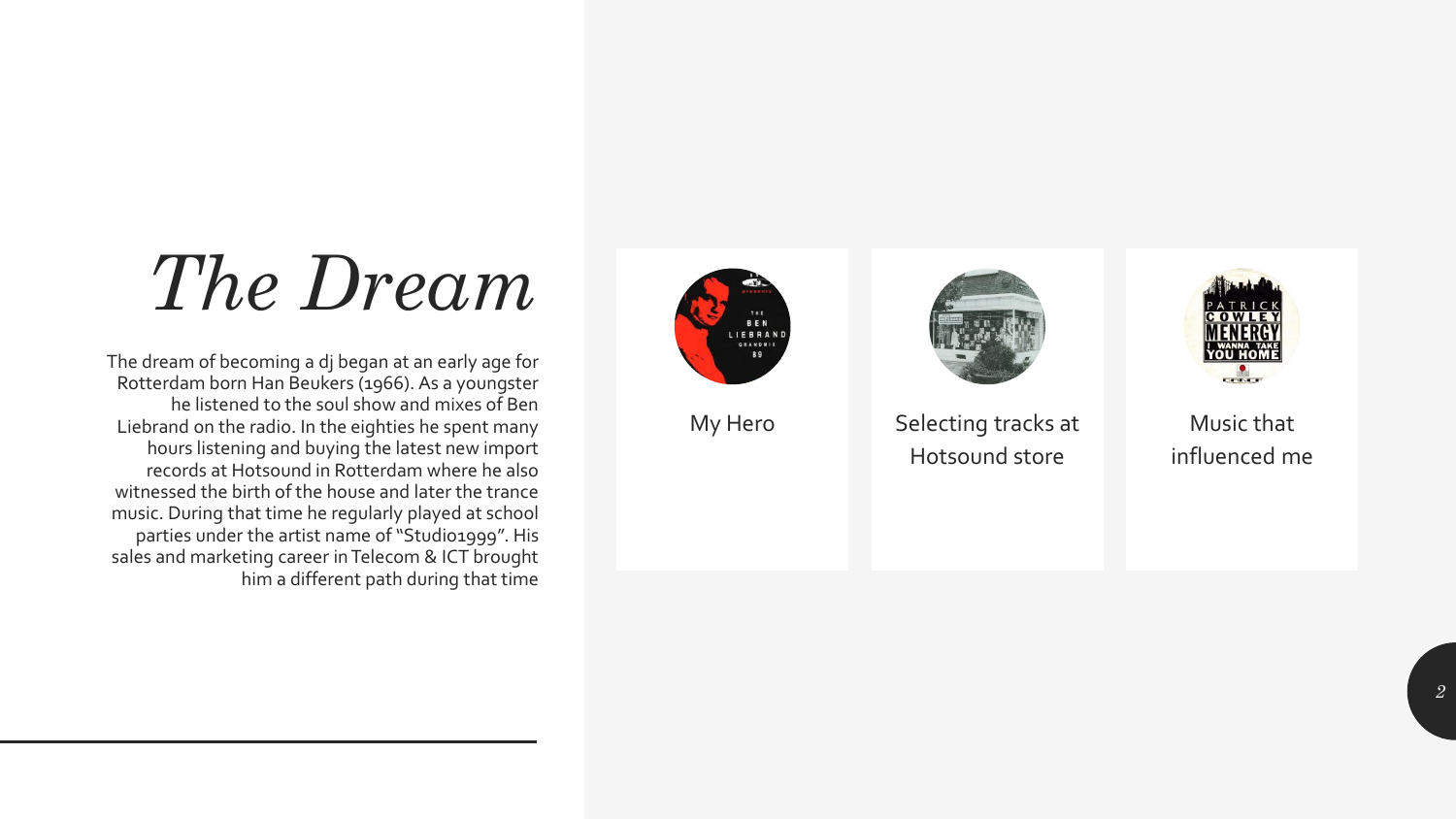## *The Dream continues*

In the summer of 2015, Han refueled his old hobby and dream by buying a USB Numark DJ -set. The mixes he made as a bedroom dj were picked up by RTV Krimpenerwaard and in February of 2016 he launched a weekly radio show called Time4Trance. The fan base of this live radio show is steadily growing.

His enthusiasm for the Trance music and mixing did not remain unnoticed and in 2017 Han gets his shot at his boyhood dream with some live performances.



First DJ gear Time4Trance Performing



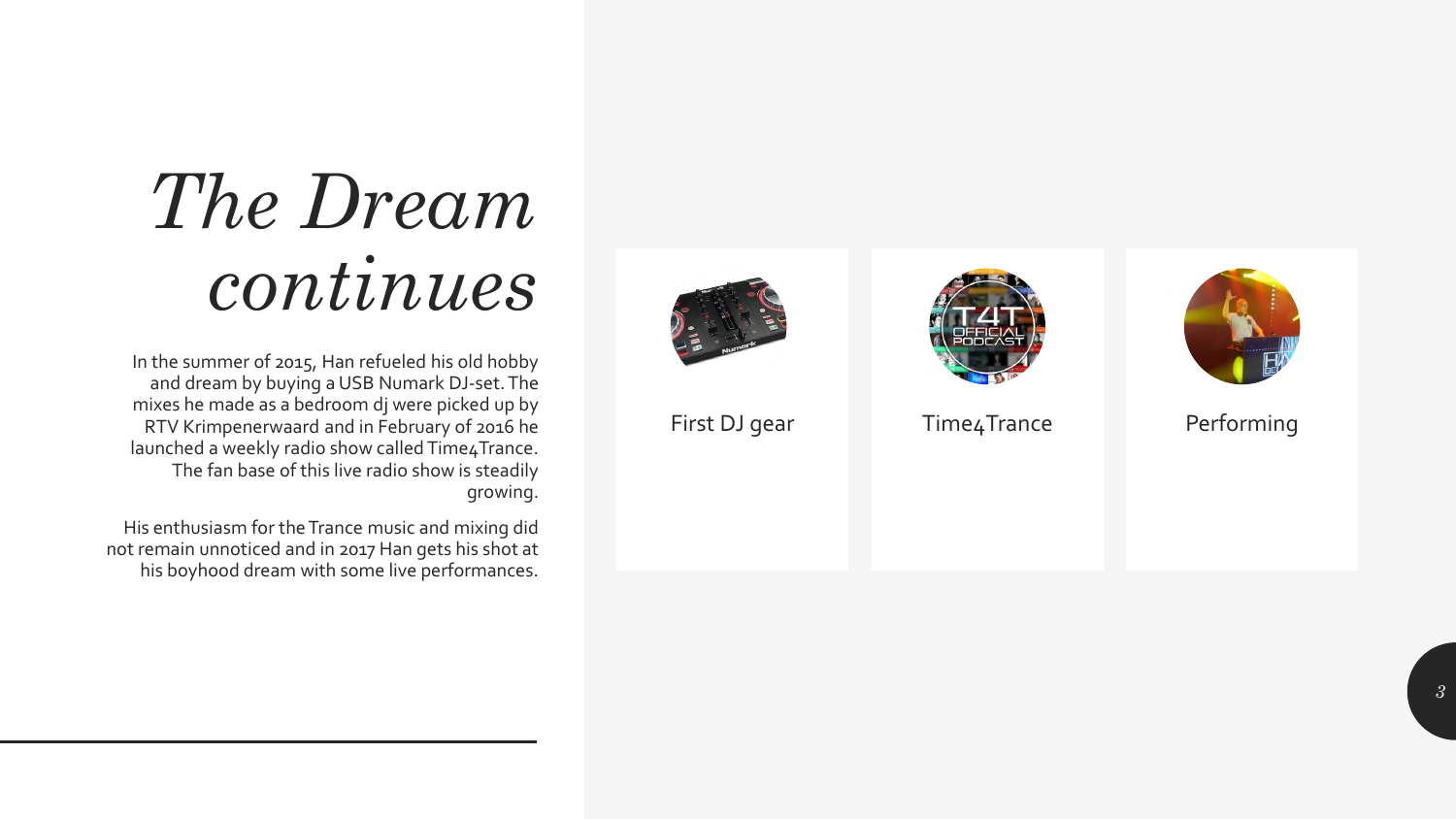

*Music*

Some tracks Han released

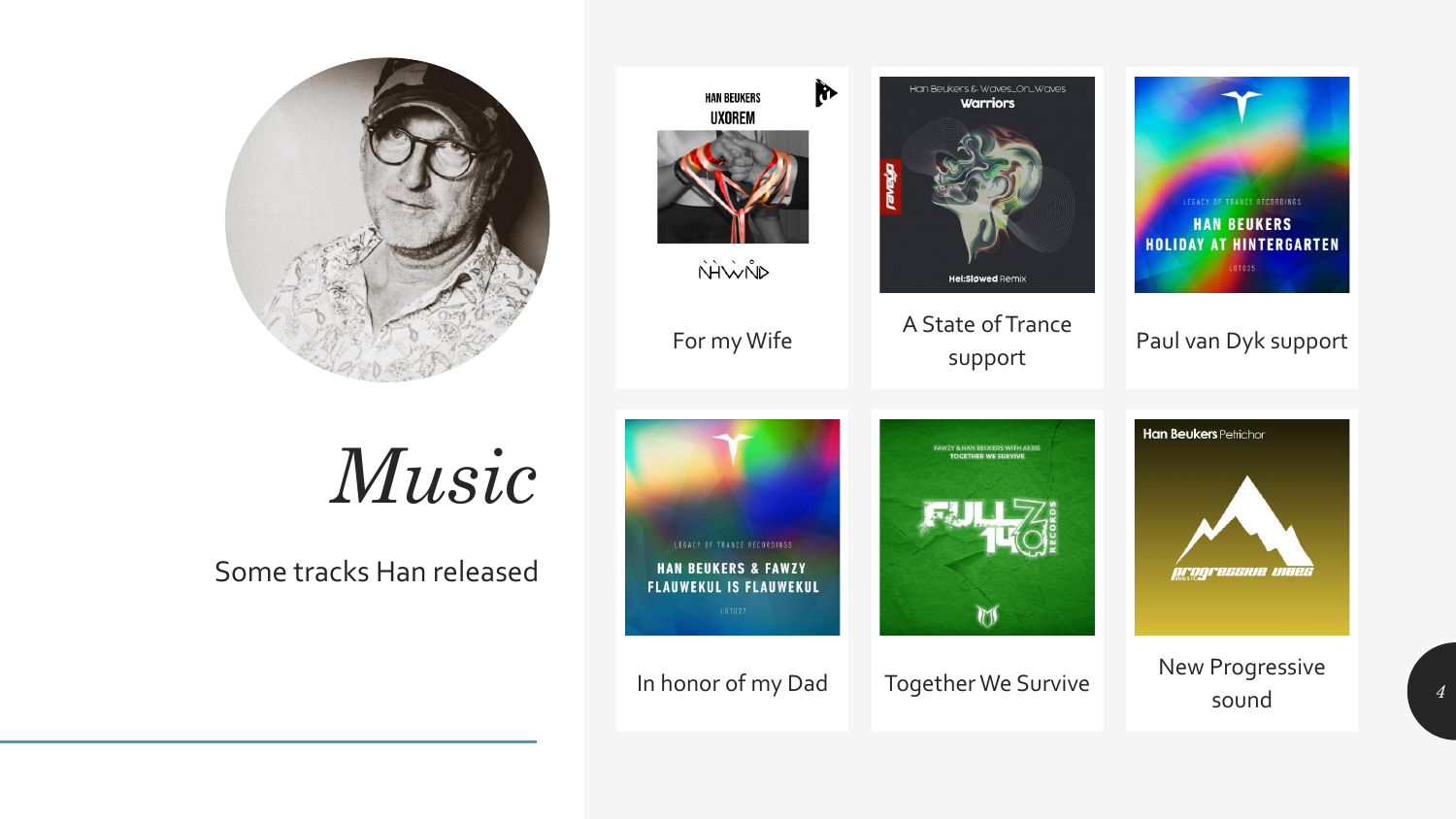



# *Past Gigs*

Some of the Gigs Han played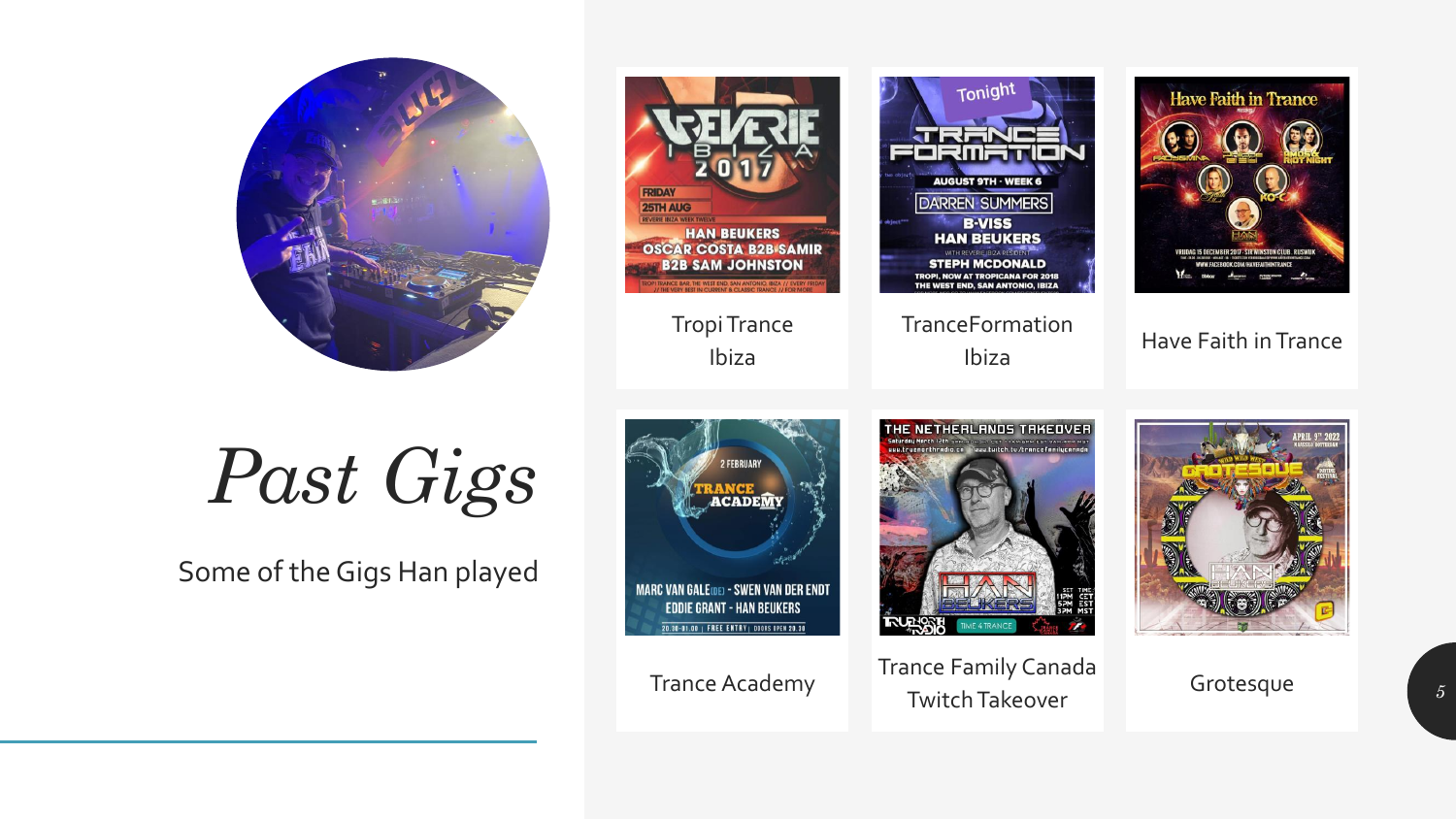

*Support by*

- 
- 
- 
- 
- 
- 
- 
- 
- Misja Helsloot,
- Boris Foong,
- Rydex,
- Danny Grunow,
- Artento Divini,
- DJ Phalanx,
- Paddy Kelly,
- Spark & Shade,
- Tycos,
- Michael Milov, Northpole,
- Ayham52
- DJ Ten,
- Ruben de Jong
- and many others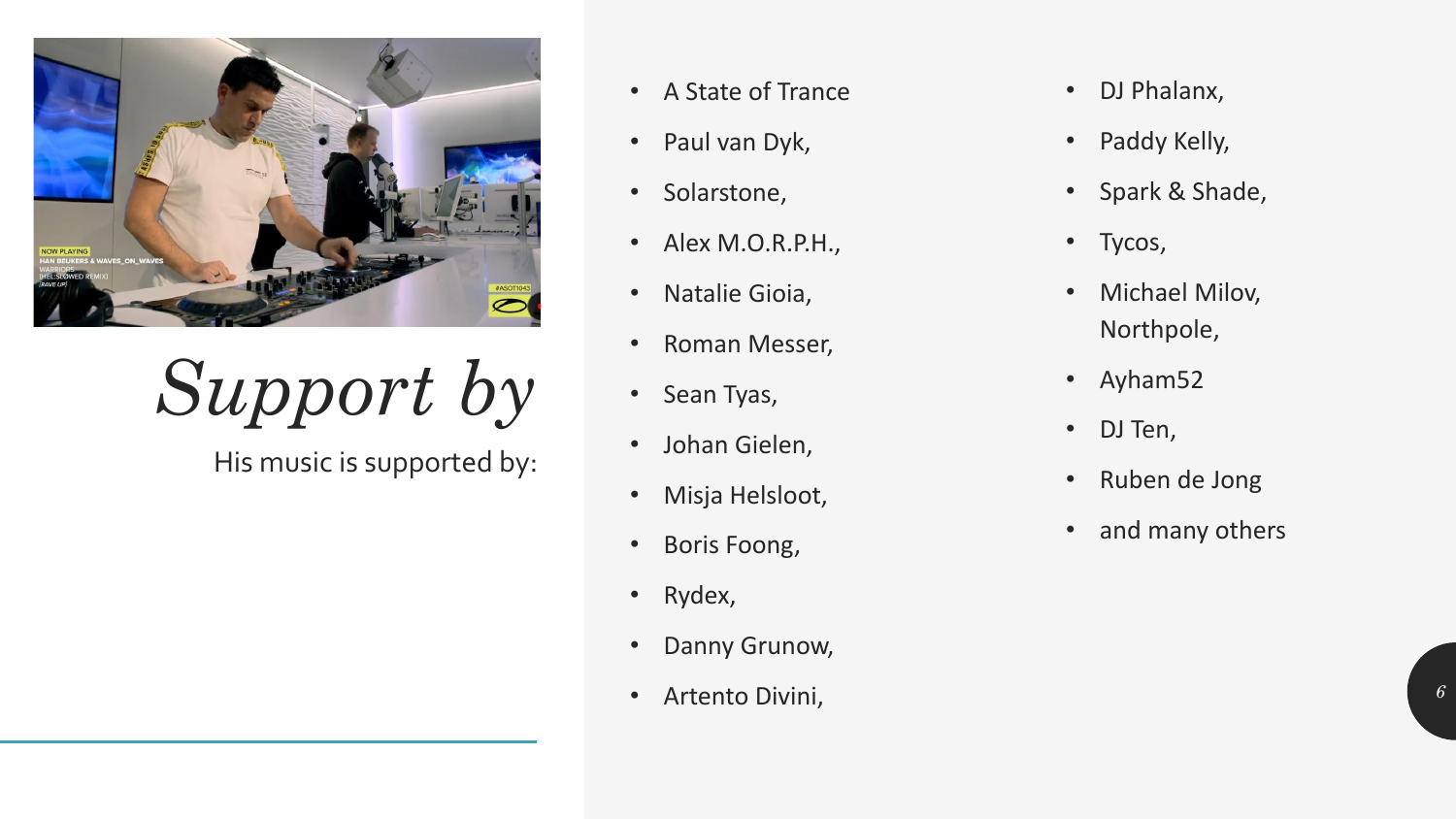

#### *Stage*

Han shared the stage with:

- Richard Durand,
- Sean Tyas,
- Xijaro & Pitch,
- Alex M.O.P.H.,
- Johan Gielen,
- John O'Callaghan,
- Misja Helsloot,
- Artento Divini,
- Davey Asprey,
- Mike Spinner,
- Adam Seller,
- Philip El Sisi,
- KO-C,
- Faith Mark,
- Fady & Mina,
- Amos & Riot Night,
- Marc van Gale,
- Swen van der Endt,
- Tim Verkruissen